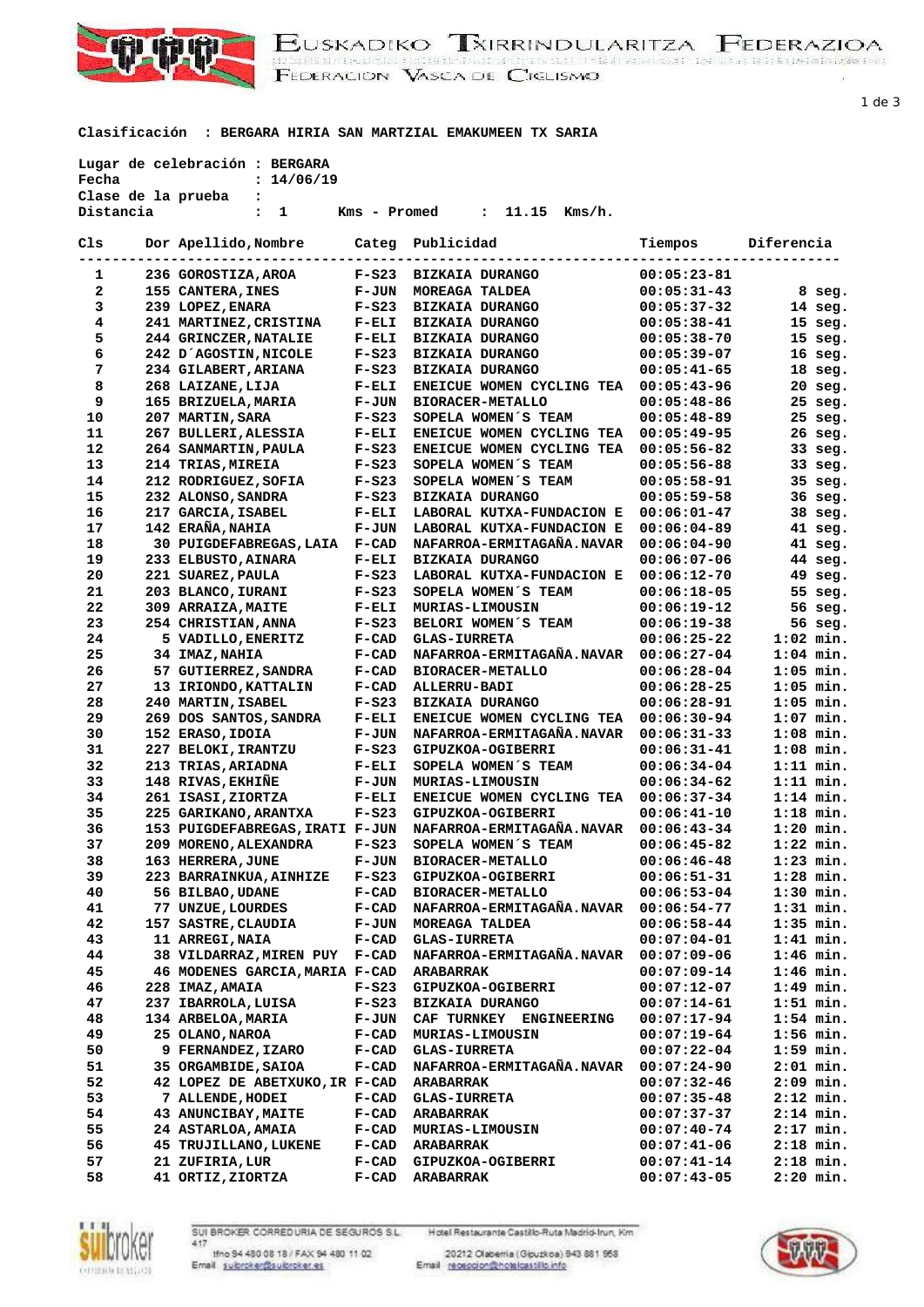

## EUSKADIKO TXIRRINDULARITZA FEDERAZIOA<br>ACARETARI EN ENTRENDENTEN ELITEN ERRETA TELEVISIONISTIK<br>FEDERACION VASCA DE CIGLISMO

|    |                             |                                                                                                                                                                                                                                                                                                                                                                                                                                                     |                                                                                              |                                                                                                    |                                                                  | $2$ de $3$                                               |
|----|-----------------------------|-----------------------------------------------------------------------------------------------------------------------------------------------------------------------------------------------------------------------------------------------------------------------------------------------------------------------------------------------------------------------------------------------------------------------------------------------------|----------------------------------------------------------------------------------------------|----------------------------------------------------------------------------------------------------|------------------------------------------------------------------|----------------------------------------------------------|
|    |                             |                                                                                                                                                                                                                                                                                                                                                                                                                                                     |                                                                                              |                                                                                                    |                                                                  |                                                          |
|    |                             |                                                                                                                                                                                                                                                                                                                                                                                                                                                     |                                                                                              |                                                                                                    |                                                                  |                                                          |
|    |                             |                                                                                                                                                                                                                                                                                                                                                                                                                                                     |                                                                                              |                                                                                                    |                                                                  |                                                          |
|    |                             |                                                                                                                                                                                                                                                                                                                                                                                                                                                     |                                                                                              |                                                                                                    |                                                                  |                                                          |
|    |                             | $F-CAD$                                                                                                                                                                                                                                                                                                                                                                                                                                             | NAFARROA-ERMITAGAÑA.NAVAR                                                                    | $00:07:53-66$                                                                                      | $2:30$ min.                                                      |                                                          |
| 49 | CAMINO, OLATZ               | $F-CAD$                                                                                                                                                                                                                                                                                                                                                                                                                                             | <b>ARABARRAK</b>                                                                             | $00:07:57-71$                                                                                      | $2:34$ min.                                                      |                                                          |
|    |                             | $F-CAD$                                                                                                                                                                                                                                                                                                                                                                                                                                             | GIPUZKOA-OGIBERRI                                                                            | $00:08:05-69$                                                                                      | $2:42$ min.                                                      |                                                          |
|    |                             | $F-JUN$                                                                                                                                                                                                                                                                                                                                                                                                                                             | LABORAL KUTXA-FUNDACION E                                                                    | $00:08:09-47$                                                                                      | $2:46$ min.                                                      |                                                          |
|    |                             | $F-JUN$                                                                                                                                                                                                                                                                                                                                                                                                                                             | GIPUZKOA-OGIBERRI                                                                            | $00:08:13-95$                                                                                      | $2:50$ min.                                                      |                                                          |
|    |                             | $F-CAD$                                                                                                                                                                                                                                                                                                                                                                                                                                             | <b>ARABARRAK</b>                                                                             | $00:08:14-20$                                                                                      | $2:51$ min.                                                      |                                                          |
|    | <b>HEREDIA, HEGOA</b>       | $F-CAD$                                                                                                                                                                                                                                                                                                                                                                                                                                             | <b>ARABARRAK</b>                                                                             | $00:08:18-28$                                                                                      | $2:55$ min.                                                      |                                                          |
|    |                             | $F-CAD$                                                                                                                                                                                                                                                                                                                                                                                                                                             | GIPUZKOA-OGIBERRI                                                                            | $00:08:22-94$                                                                                      | $2:59$ min.                                                      |                                                          |
|    |                             | $F-CAD$                                                                                                                                                                                                                                                                                                                                                                                                                                             | <b>BIORACER-METALLO</b>                                                                      | $00:08:22-96$                                                                                      | $2:59$ min.                                                      |                                                          |
|    |                             | $F-CAD$                                                                                                                                                                                                                                                                                                                                                                                                                                             | EL CASERIO-VALSAY                                                                            | $00:08:23-24$                                                                                      | $3:00$ min.                                                      |                                                          |
|    |                             | $F-CAD$                                                                                                                                                                                                                                                                                                                                                                                                                                             | PIELAGOS DEPORTES CDE                                                                        | $00:08:23-45$                                                                                      | $3:00$ min.                                                      |                                                          |
|    |                             | $F-ELI$                                                                                                                                                                                                                                                                                                                                                                                                                                             | PIELAGOS DEPORTES CDE                                                                        | $00:08:31-98$                                                                                      | $3:08$ min.                                                      |                                                          |
|    |                             | $F-JUN$                                                                                                                                                                                                                                                                                                                                                                                                                                             | GIPUZKOA-OGIBERRI                                                                            | $00:08:32-58$                                                                                      | $3:09$ min.                                                      |                                                          |
|    |                             | $F-CAD$                                                                                                                                                                                                                                                                                                                                                                                                                                             | <b>GLAS-IURRETA</b>                                                                          | $00:08:35-85$                                                                                      | $3:12$ min.                                                      |                                                          |
|    |                             | $F-S23$                                                                                                                                                                                                                                                                                                                                                                                                                                             | TOLOSA C.F.                                                                                  | $00:08:44-55$                                                                                      | $3:21$ min.                                                      |                                                          |
|    | <b>TXINTXURRETA, NAGORE</b> | $F-CAD$                                                                                                                                                                                                                                                                                                                                                                                                                                             | <b>MURIAS-LIMOUSIN</b>                                                                       | $00:08:49-47$                                                                                      | $3:26$ min.                                                      |                                                          |
|    |                             | $F-JUN$                                                                                                                                                                                                                                                                                                                                                                                                                                             | <b>BIORACER-METALLO</b>                                                                      | $00:08:52-49$                                                                                      | $3:29$ min.                                                      |                                                          |
|    |                             | $F-CAD$                                                                                                                                                                                                                                                                                                                                                                                                                                             | PIELAGOS DEPORTES CDE                                                                        | $00:08:59-80$                                                                                      | $3:36$ min.                                                      |                                                          |
|    |                             | $F-CAD$                                                                                                                                                                                                                                                                                                                                                                                                                                             | <b>ARABARRAK</b>                                                                             | $00:09:44-32$                                                                                      | $4:21$ min.                                                      |                                                          |
|    |                             | $F-S23$                                                                                                                                                                                                                                                                                                                                                                                                                                             | PIELAGOS DEPORTES CDE                                                                        | $00:10:09-06$                                                                                      | $4:46$ min.                                                      |                                                          |
|    |                             | $F-CAD$                                                                                                                                                                                                                                                                                                                                                                                                                                             | PIELAGOS DEPORTES CDE                                                                        | $00:10:22-43$                                                                                      | $4:59$ min.                                                      |                                                          |
|    |                             | 39 ELEXPE, AINARA<br>26 GISASOLA, JONE<br>51 SOLAGUREN, IRANTZU<br>32 ROLDAN, MARIA<br>23 MANGAS, NAIA<br>141 ALBIZUA, UXUE<br>144 ARIZMENDI, MADDI<br>40<br>20 ARREGI, SARA<br>55 VIÑAMBRES, IXONE<br>28 ESTELLA, ANA<br>101 ORDOÑEZ, ALBA<br>305 VIAÑA,ZURIÑE<br>145 ETXARRI, ARENE<br>2 FLORIDO, LUR<br>301 ALBISU, ANE<br>27<br>164 MUÑOYERRO, NEREA<br>103 CASANUEVA, CARLOTA<br>48 NUÑEZ, ANE<br>304 CARRE, ALEJANDRA<br>102 LAHUERTA, SANDRA | $F-CAD$<br>$F-CAD$<br>206 MALATSETXEBARRIA, AMA F-S23<br>$F-CAD$<br>44 LOPEZ DE URALDE, AMAI | <b>ARABARRAK</b><br><b>MURIAS-LIMOUSIN</b><br>SOPELA WOMEN <sup>'</sup> S TEAM<br>PUNTA GALEA TX.E | $00:07:45-51$<br>$00:07:46-58$<br>$00:07:46-82$<br>$00:07:52-07$ | $2:22$ min.<br>$2:23$ min.<br>$2:23$ min.<br>$2:29$ min. |

**Corredores clasificados : 83**

**Clasificación : FEMINAS CADETES**

**Fecha : 14/06/19**

**Distancia : 1.5 Kms - Promed : 14.84 Kms/h.**

| Cls | Dor Apellido, Nombre<br>------------------- |         | Categ Publicidad                                                     | Tiempos       | Diferencia<br>--------------- |
|-----|---------------------------------------------|---------|----------------------------------------------------------------------|---------------|-------------------------------|
| 1   |                                             |         | 30 PUIGDEFABREGAS, LAIA F-CAD NAFARROA-ERMITAGAÑA. NAVAR 00:06:04-90 |               | seg.                          |
| 2   | 5 VADILLO, ENERITZ                          | $F-CAD$ | <b>GLAS-IURRETA</b>                                                  | $00:06:25-22$ | $21$ seq.                     |
| 3   | 34 IMAZ, NAHIA                              | $F-CAD$ | NAFARROA-ERMITAGAÑA.NAVAR 00:06:27-04                                |               | $23$ seq.                     |
| 4   | 57 GUTIERREZ, SANDRA                        | $F-CAD$ | <b>BIORACER-METALLO</b>                                              | $00:06:28-04$ | $24$ seg.                     |
| 5   | 13 IRIONDO, KATTALIN                        | $F-CAD$ | ALLERRU-BADI                                                         | $00:06:28-25$ | $24$ seg.                     |
| 6   | 56 BILBAO, UDANE                            | $F-CAD$ | <b>BIORACER-METALLO</b>                                              | $00:06:53-04$ | 49 seg.                       |
| 7   | 77 UNZUE, LOURDES                           | $F-CAD$ | NAFARROA-ERMITAGAÑA.NAVAR 00:06:54-77                                |               | 50 seg.                       |
| 8   | 11 ARREGI, NAIA                             | $F-CAD$ | <b>GLAS-IURRETA</b>                                                  | $00:07:04-01$ | $1:00$ min.                   |
| 9   | 38 VILDARRAZ, MIREN PUY F-CAD               |         | NAFARROA-ERMITAGAÑA.NAVAR 00:07:09-06                                |               | $1:05$ min.                   |
| 10  | 46 MODENES GARCIA, MARIA F-CAD              |         | <b>ARABARRAK</b>                                                     | $00:07:09-14$ | $1:05$ min.                   |
| 11  | 25 OLANO, NAROA                             | $F-CAD$ | <b>MURIAS-LIMOUSIN</b>                                               | $00:07:19-64$ | $1:15$ min.                   |
| 12  | 9 FERNANDEZ, IZARO                          | $F-CAD$ | <b>GLAS-IURRETA</b>                                                  | $00:07:22-04$ | $1:18$ min.                   |
| 13  | 35 ORGAMBIDE, SAIOA                         | $F-CAD$ | NAFARROA-ERMITAGAÑA.NAVAR 00:07:24-90                                |               | $1:20$ min.                   |
| 14  | 42 LOPEZ DE ABETXUKO, IR F-CAD              |         | <b>ARABARRAK</b>                                                     | $00:07:32-46$ | $1:28$ min.                   |
| 15  | 7 ALLENDE, HODEI                            | $F-CAD$ | <b>GLAS-IURRETA</b>                                                  | $00:07:35-48$ | $1:31$ min.                   |
| 16  | 43 ANUNCIBAY, MAITE                         | F-CAD   | <b>ARABARRAK</b>                                                     | $00:07:37-37$ | $1:33$ min.                   |
| 17  | <b>24 ASTARLOA, AMAIA</b>                   | $F-CAD$ | <b>MURIAS-LIMOUSIN</b>                                               | $00:07:40-74$ | $1:36$ min.                   |
| 18  | 45 TRUJILLANO, LUKENE                       | F-CAD   | <b>ARABARRAK</b>                                                     | $00:07:41-06$ | $1:37$ min.                   |
| 19  | 21 ZUFIRIA, LUR                             | $F-CAD$ | GIPUZKOA-OGIBERRI                                                    | $00:07:41-14$ | $1:37$ min.                   |
| 20  | 41 ORTIZ,ZIORTZA                            | $F-CAD$ | <b>ARABARRAK</b>                                                     | $00:07:43-05$ | $1:39$ min.                   |
| 21  | <b>39 ELEXPE, AINARA</b>                    | $F-CAD$ | <b>ARABARRAK</b>                                                     | $00:07:45-51$ | $1:41$ min.                   |
| 22  | 26 GISASOLA, JONE                           | $F-CAD$ | <b>MURIAS-LIMOUSIN</b>                                               | $00:07:46-58$ | $1:42$ min.                   |
| 23  | 51 SOLAGUREN, IRANTZU                       | $F-CAD$ | PUNTA GALEA TX.E                                                     | $00:07:52-07$ | $1:48$ min.                   |
| 24  | 32 ROLDAN, MARIA                            | $F-CAD$ | NAFARROA-ERMITAGAÑA.NAVAR 00:07:53-66                                |               | $1:49$ min.                   |
| 25  | 49 CAMINO, OLATZ                            | $F-CAD$ | <b>ARABARRAK</b>                                                     | $00:07:57-71$ | $1:53$ min.                   |
| 26  | 23 MANGAS, NAIA                             | $F-CAD$ | GIPUZKOA-OGIBERRI                                                    | $00:08:05-69$ | $2:01$ min.                   |
| 27  | 44 LOPEZ DE URALDE, AMAI F-CAD              |         | <b>ARABARRAK</b>                                                     | $00:08:14-20$ | $2:10$ min.                   |
| 28  | 40 HEREDIA, HEGOA                           | $F-CAD$ | <b>ARABARRAK</b>                                                     | $00:08:18-28$ | $2:14$ min.                   |
| 29  | 20 ARREGI, SARA                             | $F-CAD$ | GIPUZKOA-OGIBERRI                                                    | $00:08:22-94$ | $2:18$ min.                   |
| 30  | 55 VIÑAMBRES,IXONE                          | $F-CAD$ | <b>BIORACER-METALLO</b>                                              | $00:08:22-96$ | $2:18$ min.                   |
| 31  | 28 ESTELLA, ANA                             | $F-CAD$ | EL CASERIO-VALSAY                                                    | $00:08:23-24$ | $2:19$ min.                   |
| 32  | 101 ORDOÑEZ, ALBA F-CAD                     |         | PIELAGOS DEPORTES CDE                                                | $00:08:23-45$ | $2:19$ min.                   |
| 33  | 2 FLORIDO, LUR                              | $F-CAD$ | <b>GLAS-IURRETA</b>                                                  | $00:08:35-85$ | $2:31$ min.                   |



417<br>
the 94 480 08 18 / FAX 94 480 11 02<br>
Email subroker@subroker.es

SUI BROKER CORREDURIA DE SEGUROS S.L. Hotel Restaurante Castillo-Ruta Madrid-Irun, Km